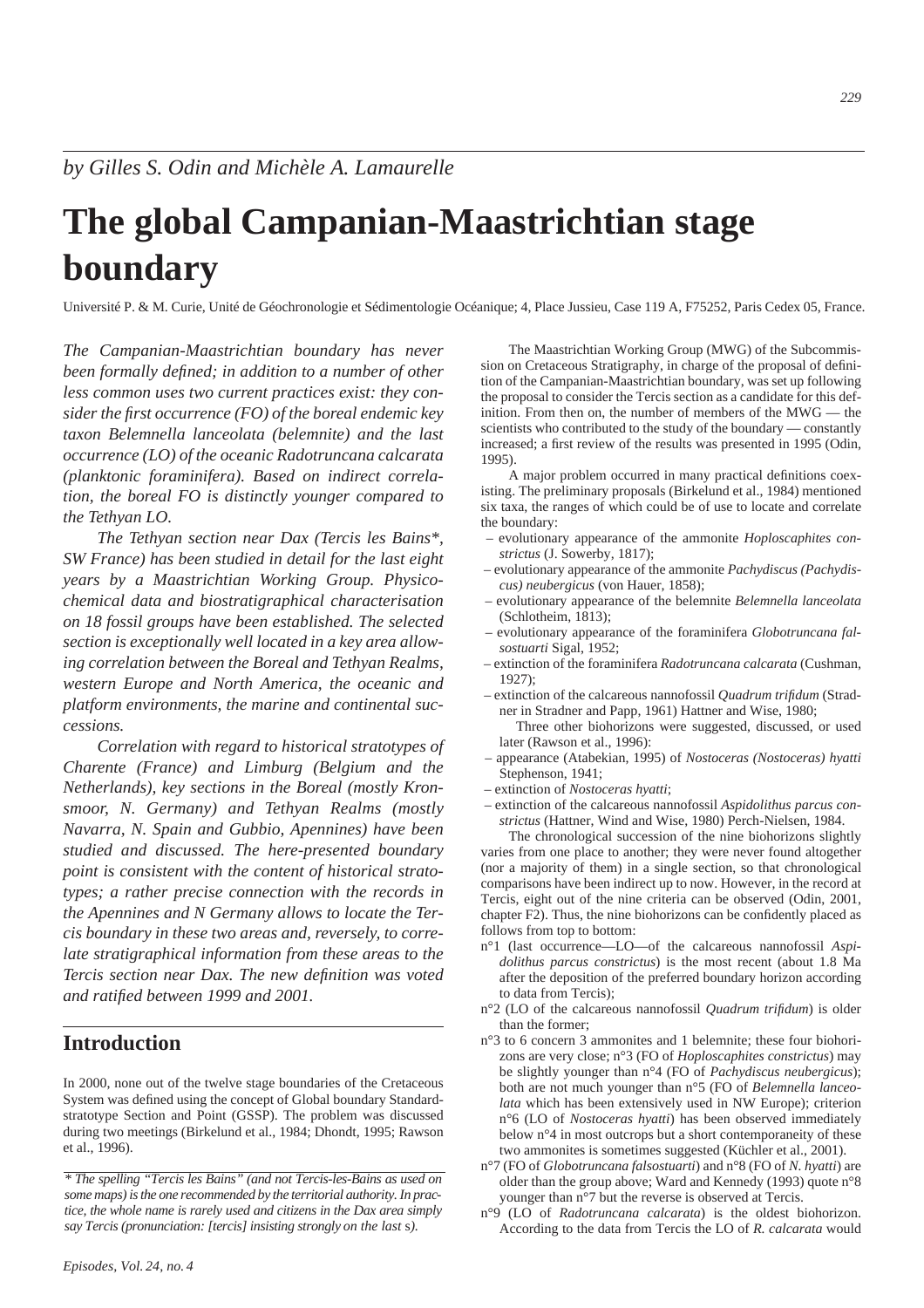ary); this criterion was widely used for locating the Campanian-Maastrichtian boundary in the Tethyan Realm; this taxon is easy to recognise, and its palaeogeographic distribution between 35° North and 40 to 50° South is wide (Odin, 2001, chapter F2).

In short, two main biohorizons ( $n°9$  and  $n°5$ ) were commonly used in two distinct palaeobiogeographical areas (Tethyan and Boreal Domains respectively). For this reason, they have never been observed in direct relationship and this will probably never occur. They represent horizons separated by about 2.5 Ma (Odin and Amorosi, 2001). For a precise definition of the Campanian-Maastrichtian boundary, it was thus necessary to decide where the boundary level should be placed. The results of the vote by the Maastrichtian Working Group (Odin, 1996) indicated an agreement for a median level: the FO of *Pachydiscus neubergicus* is the preferred guide-event to approach the level (86.5 % majority).

The newly established concept of **guide-event** (Odin, 1996; 2001) considers that a single biohorizon is not unequivocal enough (potential problems in taxonomic definition, local records, lateral reproducibility) for a boundary to depend on this marker alone: a combination based on the location of several nearby biohorizons more securely represents a chronologically significant level. Thus a **combination of criteria** depends on several marker horizons located in beds deposited near that of the guide-event; this original procedure for locating the global stratotype level and point has been approved by the MWG (62.2 % majority).

Literature shows that few outcrops continuously record the interval covered by biohorizons 1 to 9 quoted above. The seemingly best outcrop near Dax showed more promising than really known. This paper gives summarised information on this outcrop and on some others reviewed for comparison during the last 8 years. A special volume (Odin, 2001) provides general and geological information on the Geological Site established at Tercis and considers this new knowledge in comparison to other outcrops.

The new GSSP was successively approved by the MWG (proposal September 1999), the Subcommission on Cretaceous Stratigraphy (proposal June 2000), the International Commission on Stratigraphy (proposal December 2000) and ratified by IUGS (February 2001).

### **The geological site at Tercis les Bains**

The most recent studies on the Geological Site of Tercis before the action of the MWG were undertaken according to a section studied about 20 years ago (Hancock et al., 1993; Simmons et al., 1996; Ward and Orr, 1997). Since then, the hill was deeply quarried and the look of the lithological succession changed significantly, so that it happened that the succession previously described by Hancock et al. (1993) could not be unequivocally recognised today. A major reason is the generally homogeneous character of the deposits, another one is the difficulty to measure the actual thicknesses in a vertically bedded outcrop which is not perpendicular to the beds.

Major results of these previous works include the discovery of the presence of both macro- and microfossils and the feeling that the succession was continuous across the stage boundary, justifying heavy involvement of the stratigraphers' community. A precise description was achieved and published (Odin & Odin, 1994) and fixed marks painted in the quarry at approximately 1 m-thick intervals later called "levels". An extensive, self-consistent, and precise sample collection began and has been constantly supplemented for the following years.

#### **Geography, palaeogeography, geology, outcrop**

The outcrop is situated 8 km from Dax in the Landes (SW France) between the Basque Region to the south and the Charente province to the north (Figure 1). The area is located in a small basin (the Aturian Basin) north of the Pyrenees (Figure 2), which belongs to the Tethyan Realm and is an appendix of the North Atlantic Ocean. This location was favourable to biological exchanges between the cold temperate realm (Charente, Maastricht-Limburg, Kronsmoor—North Germany, Norfolk—England and Vistula Valley—Poland, see C, M, K, N, and W resp. in Figure 1) and the Tethyan Realm (Spanish Navarra, Gubbio in the Italian Apennines, El Kef and Kalaat Senan area in Tunisia), the fauna of which is present in this Aturian Basin. Contemporaneous (Campanian and Maastrichtian) lacustrine and continental deposits are locally interfingered with marine ones immediately to the East of this basin. These facies are known to the east of Tercis from the Comminges and Corbières and farther east from Provence. This set of outcrops is rich in reptilian-bearing sites still under study (Laurent et al., 2001). Connection of marine and continental stratigraphy is of superior interest for the designation of a reference section in this context.

The quarry is situated on the left bank of the Adour River (Figure 1). The outcrop is part of the east-west ridge of Tercis-Angoumé. Mesozoic strata outcrop vertically on the northern flank of this anticline which is partially of diapiric origin; in the middle, there are upper Triassic deposits of Germanic facies (Figure 3). The quarry comprises five formerly worked (by Ciments Calcia) "platforms", each 5 to 7 m high, opening westwards between the south and north walls, about 100 m apart. These platforms (Figure 4) allow repeated observations of the series. Across the Campanian-Maastrichtian transition, the chronostratigraphic extent of the site includes about



*Figure 1 Location of the geological site (20 minutes by car from Dax railway station or the Bordeaux-Biarritz motorway). Other important geological sites such as the historical stratotypes of the Campanian and of the Maastrichtian stages, the suggested auxiliary stratotype sections (Gubbio, Kronsmoor) and other well-known sections are shown in the inset.*

*230*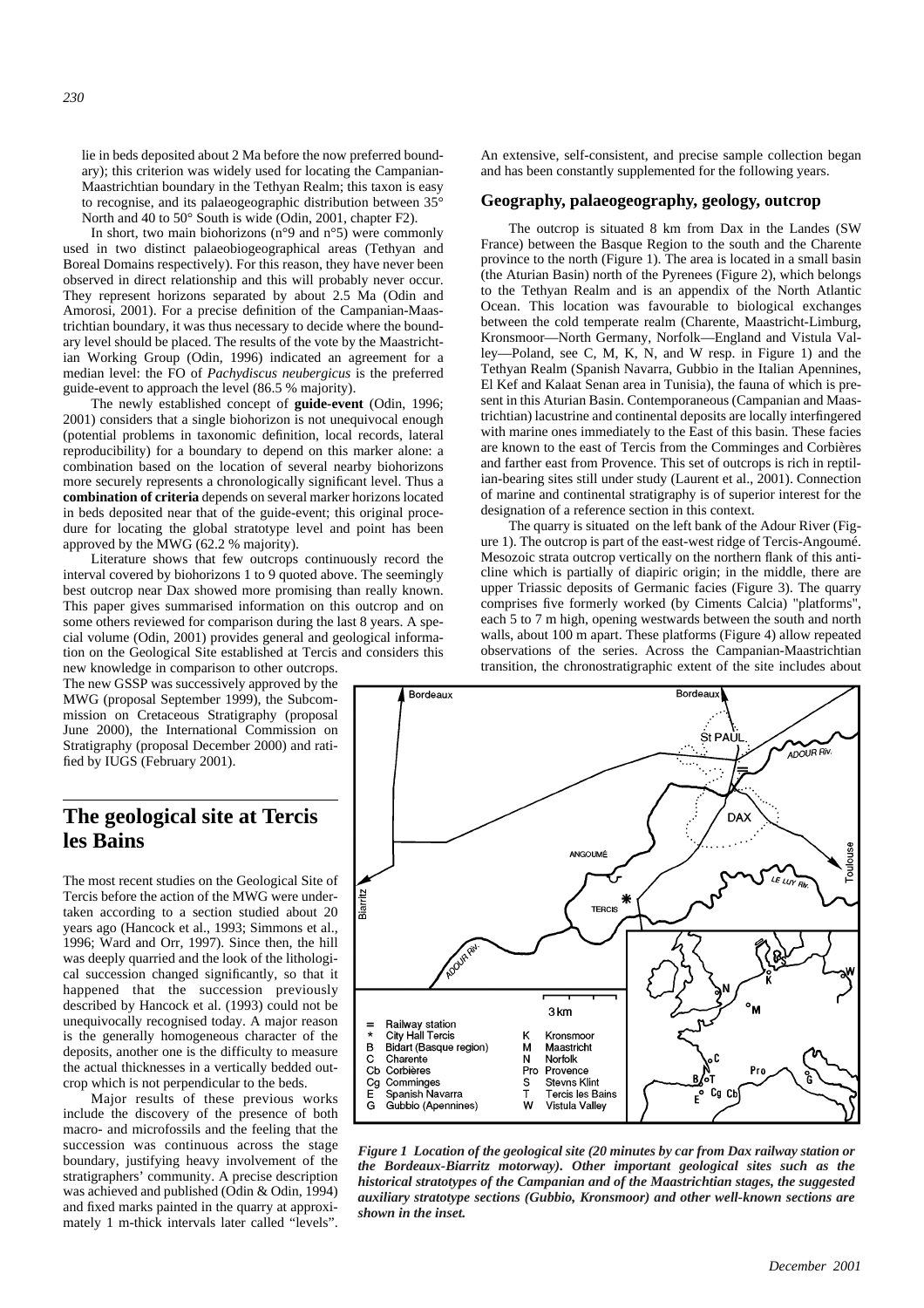

*Figure 2 Schematic palaeogeographic reconstruction of the west European platform about 69 Ma ago (simplified from Bilotte et al., 2001). The Tethyan Tercis area (star) is located in an appendix (the Aturian Basin) of the NE Atlantic Ocean. Exchanges with the Boreal Realm to the north were possible. Exchanges with North America are also possible and occurred along the oceanic streams. Dotted area: emerged land; letters as in inset of Figure 1 but KS: Kalaat Senan (Tunisia).*

half of the Campanian stage below, the whole Maastrichtian, and the basal portion of the Palaeogene.

Access to the site is possible under legal restriction insuring protection. Working of the quarry stopped in 1993. For the security of geologists and future educational field trips, a replanning of the site has been undertaken in cooperation with the undersigned Maas-



*Figure 4 Aerial view of the eastern end of the quarry (east to the right). The Adour River can be seen to the top of the picture. Old levels are at the bottom and the young ones at the top. The vertical beds can be observed on 6 platforms (view taken in 1997 before rearrangement, scale given by the quarry scraper, bottom left).*



*Figure 3 Simplified geology of the Tercis area. NS: an about 4 km-thick schematic North-South section. The Upper Cretaceous is subdivided into 1–Cenomanian to Santonian, 2–Campanian, and 3–Maastrichtian.*

trichtian Working Group leader, aiming at preserving and improving accessibility. The past owners (Ciments Français, presently Ciments Calcia) agreed to entrust the site, more than 30 ha large, to the village authority which accepted to keep it for preservation of its geological interest (September 1997). Its primary geological interest is supplemented by significant biological and archaeological interests which are considered in several chapters of the monograph (Odin, 2001).

The strata were placed in a vertical position during the Pyrenean orogeny. Tectonical field study allowed to locate and analyse the geometric relationships between several tectonical blocks

> (Rocher, 2001) and thus to draw a precise (at the 10 cm scale) connection between the different profiles sampled, with the help of sedimentological features. No fault affects the main section to the east of the quarry but previously unknown faults (throw up to 7 metres) affect the series laterally.

#### **Lithostratigraphy, depositional rate, rhythm, sequence, chemo-physical stratigraphy**

The section in the quarry is 165 m thick (P in Figure 5). Another 60 m-thick section is visible around the north entrance of the quarry (E outcrop in Figure 5). Older strata are visible to the south. Younger strata are visible to the north of the quarry in small exposures up to the "Mur de Bédat", a silicified bed precisely located immediately above the Cretaceous-Palaeogene boundary (Outcrops B).

The synthetic section is about 310 m thick. It has been subdivided into the Lacave, Hontarède, d'Avezac, Les Vignes, and Bédat Units from bottom to top. The Lacave Unit displays a shallow rudist-bearing facies for most of its thickness, the age of which is Turonian and Coniacian according to echinoids and brachiopods. The top two metres of this Unit is mid Campanian in age according to starfish remains (asteroids). A blade of Cenomanian oyster-bearing clays exists below. The Hontarède Unit is essentially azoic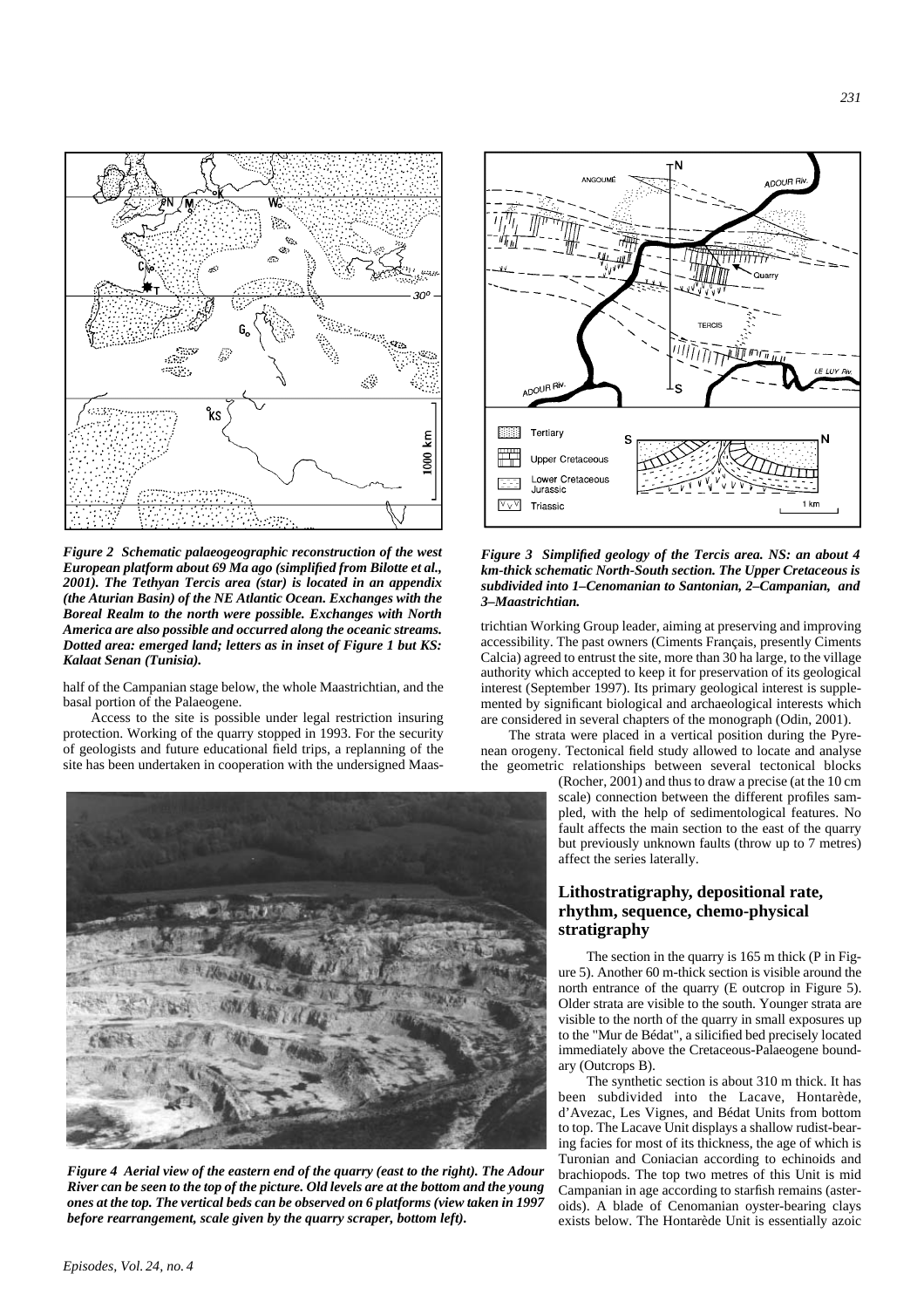

*Figure 5 Synthetic profile of the Late Cretaceous deposits cropping out in the geological site at Tercis. The Campanian-Maastrichtian boundary interval is exposed in sections PIII, PIV, PV and E.* 

but for its top which seems in depositional continuity with the upper Campanian deposits of the quarry. The deposits in the quarry have been subdivided into the d'Avezac Unit below (without flint) and the Les Vignes Unit above (with flint). The d'Avezac/Les Vignes limit is about similar to the limit between lithological units J and K of Hancock et al. (1993). The d'Avezac Unit can be subdivided into five subunits according to the presence of glaucony, a key sedimentological feature in this homogeneous succession; its thickness is about 100 metres (86 m according to Hancock et al., 1993; 99 m in Simmons et al., 1996). The Les Vignes Unit has been subdivided into a pale flint-bearing (below) and a dark flint-bearing subunit above.

Our pale flint-bearing subunit is about 31 m thick, in agreement with that of Hancock et al. (1993). A distinct pycnodonte-rich (comparatively deep-water oysters) horizon is located near the stage boundary (1 m above according to "the ammonite scale"; 2.5 m

above according to the "planktic scale" of Christensen et al., 2000; 2.1 m above according to our description). However, the section of Hancock et al. (1993) shows this pycnodonte-rich horizon about 7 m below the top of the pale flint-bearing subunit while our description shows it about 14 m below.

Several profiles were measured in the quarry around the Campanian-Maastrichtian transition and numbers were painted about every metre (Odin and Odin, 1994; Odin, 1996). The homogeneous pithonellid-bearing limestone (95 % carbonate) of the quarried portion of the section characterises an open marine environment, the depositional depth of which probably fluctuated between 50 m and 200 m. The main lithological variations are related to the amount of glaucony and the development of chert (pale or dark flint) as used for lithological subdivision.

There is an apparent rhythm of the concretions of chert; another rhythm has been found with a similar (metric) period in alternate clay contents in the flintfree limestone of the d'Avezac Unit. Chert rhythm has been interpreted of climatic origin in the Maastrichtian of Limburg (Zijlstra, 1994). In our quarry, several approaches including biozone and stage duration estimates have led to suggest a constant depositional rate of 25 m/Ma, which implies that the metric rhythm represents about 40 ka (Odin and Amorosi, 2001). With this interpretation, and in general agreement with estimates in other sections, the succession in the quarry would include the record of more than 7 Ma of deposition, 5 Ma below, and 2 Ma above the stage boundary.

Physico-chemical investigation has been undertaken for trace elements, stable isotopes, strontium isotopes, and magnetostratigraphy with promising results. Direct magnetostratigraphic data suggest that the first half of the deposits in the quarry pertains to magnetozone 33N. Thanks to the diversified biostratigraphic characterisation, data from other sections could be precisely tied to the Tercis section (see Figure 8). Indirect magnetostratigraphy could then be provided; the main section would correspond to the sequence between magnetozone 33N (top half) for the Campanian d'Avezac Unit and 31R (base) for the Maastrichtian dark-flint-bearing subunit of the Les Vignes Unit (Lewy and Odin, 2001).

Trace element investigation (Barchi et al., 1994) contributed to document a sequence stratigraphic interpretation. The glaucony content and mineralogy deliver other useful features (Amorosi, 1995) which allowed the identification of five depositional sequences (TS 1 to TS 5 in Figure 10) in the upper Campanian and lower Maastrichtian (Odin and Amorosi, 2001).

#### **Biostratigraphy**

Biostratigraphy finds a remarkable field of application in our geological site. More than 2,600 specimens of macrofossils have been collected and submitted to palaeontologists. Microfossils were investigated using washed residues, thin sections, and several techniques of rock dissolution. 464 genera and 932 species or subspecies are quoted in the monograph for specimens collected before June 1999. Four fossil groups (calcareous nannofossils, sporomorphs mainly angiosperms—, dinoflagellate cysts and planktonic foraminifera) comprise more than 100 species each. This variety at Tercis is comparable to that of the historical stratotype of the Maastrichtian in Limburg which has delivered about 1,000 species after a century of study. Major fossil groups have been studied by several experts or groups of experts and the results are exposed indepen-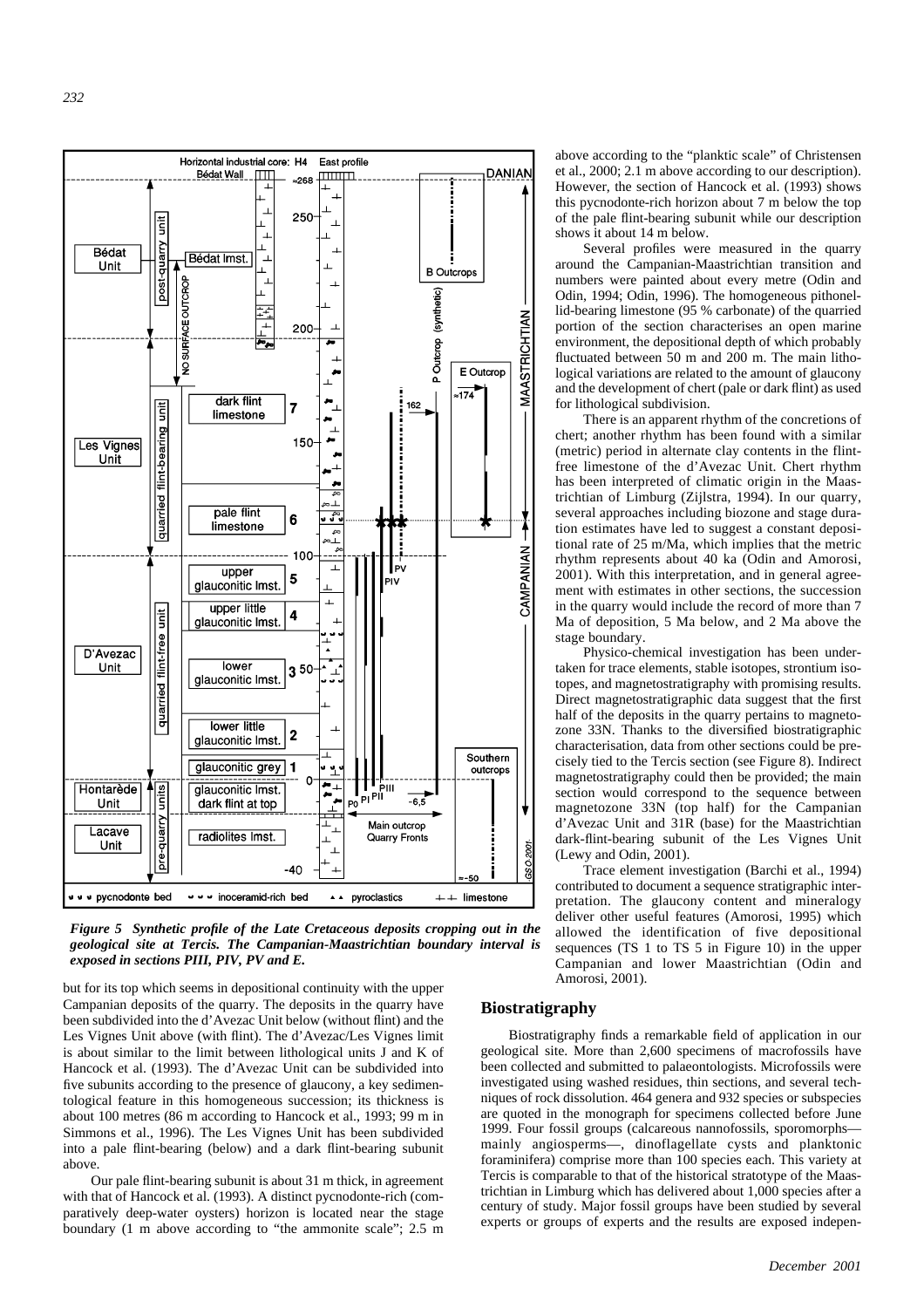

*ber of collected specimens; in column Bivalves, the abundance observed in the field is shown. Column fishes: 1= scales and other remains observed in washed* Figure 6 Histograms of distribution of macrofossils of the Tercis section (each 2 metres). The columns ammonites, echinoids, and brachiopods give the num-*Figure 6 Histograms of distribution of macrofossils of the Tercis section (each 2 metres). The columns ammonites, echinoids, and brachiopods give the num*ber of collected specimens; in column Bivalves, the abundance observed in the field is shown. Column fishes: 1 = scales and other remains observed in washed *residues, 2 = remains seen in the field, 3 = shark teeth collected in the field. Lithological subunits 1 to 7 as for Figure 5.* = remains seen in the field,  $3$  = shark teeth collected in the field. Lithological subunits 1 to 7 as for Figure 5.  $\overline{\mathbf{c}}$ residues,

The microfauna is diversified around the stage transition (Figure 7). The scarcity of sporomorphs will make correlation with continental deposits difficult before further investigation. Most studies achieved up to now were not exhaustive and progress is expected in the near future. Eight microfossil groups (pollen, dinoflagellates, benthic and planktonic foraminifera, microbrachiopods, ostracodes, ophiuroids, holothurians) are documented in the monograph, most of them studied independently by several (up to four) experts or groups of experts.

#### **Definition of the stage boundary**

When biostratigraphy is the most powerful correlation tool, as it is the case at Tercis, the best stage boundary should be located where the widest change is located. Two main biological changes are documented around levels 97.5 and 115.5 according to calcareous nannofossils, dinoflagellate cysts, benthic foraminifera, planktonic foraminifera, ammonites and inoceramids.

The Cretaceous community has expressed its preference for the time of appearance of *Pachydiscus neubergicus* as the **guide-event**. This biohorizon is located within the youngest interval quoted above. The FO of *P. neubergicus* has been documented by fossils identified by four experts (W.A. Cobban, P. Courville, W.J. Kennedy, P.D. Ward) at or below level 116.1 (biohorizon 1, Figure 8). Kennedy and Summesberger (1986) suggest that *P. neubergicus* originates from a paedomorphic evolution of *P. perfidus*; transitional forms exist at Tercis between levels 115.2 and 117.5, which allows to document a transition interval.

Two other ammonite biohorizons are of interest. Biohorizon 2 is the LO of *Nostoceras hyatti* (with the allied taxon *N.* sp.2 of Küchler, in Küchler and Odin, 2001) at or above level 114.1. Biohorizon 3 is the FO of *Diplomoceras cylindraceum* at or below level  $111\pm3$ . The latter taxon is easy to identify and it is present worldwide in Europe, North and South America, India, Africa, India, Australia.

Dinoflagellate cysts provide an excellent biostratigraphic record in the type section (Antonescu et al., 2001), and three biohorizons have been selected bracketing biohorizon 1. Biohorizon 4 is the LO of *Corradinisphaeridium horridum* at level 112.4 ±2.4 and the taxon is easy to identify; biohorizon 5 is the LO of *Raetiaedinium truncigerum* (conspecific with *R. evittigratium* of other authors), a form which is not so difficult to identify and disappears at level 118.6 ±3.8. The species of the genus *Samlandia* are more difficult to

dently in the monograph before a synthetic view is proposed for each group. This cooperative approach allows an experimental uncertainty in the location of the biohorizons to be documented.

Figure 6 shows the occurrence of macrofauna. The genus *Baculites* is shown in a separate column for these ammonites have been observed but not collected. In the column inoceramids, "abundant" means that it is possible to collect as many specimens as wanted. Sponges, corals, worms, bryozoans, nautiloids are also present and may locally be common. Nine macrofossil groups are documented in detail in the monograph.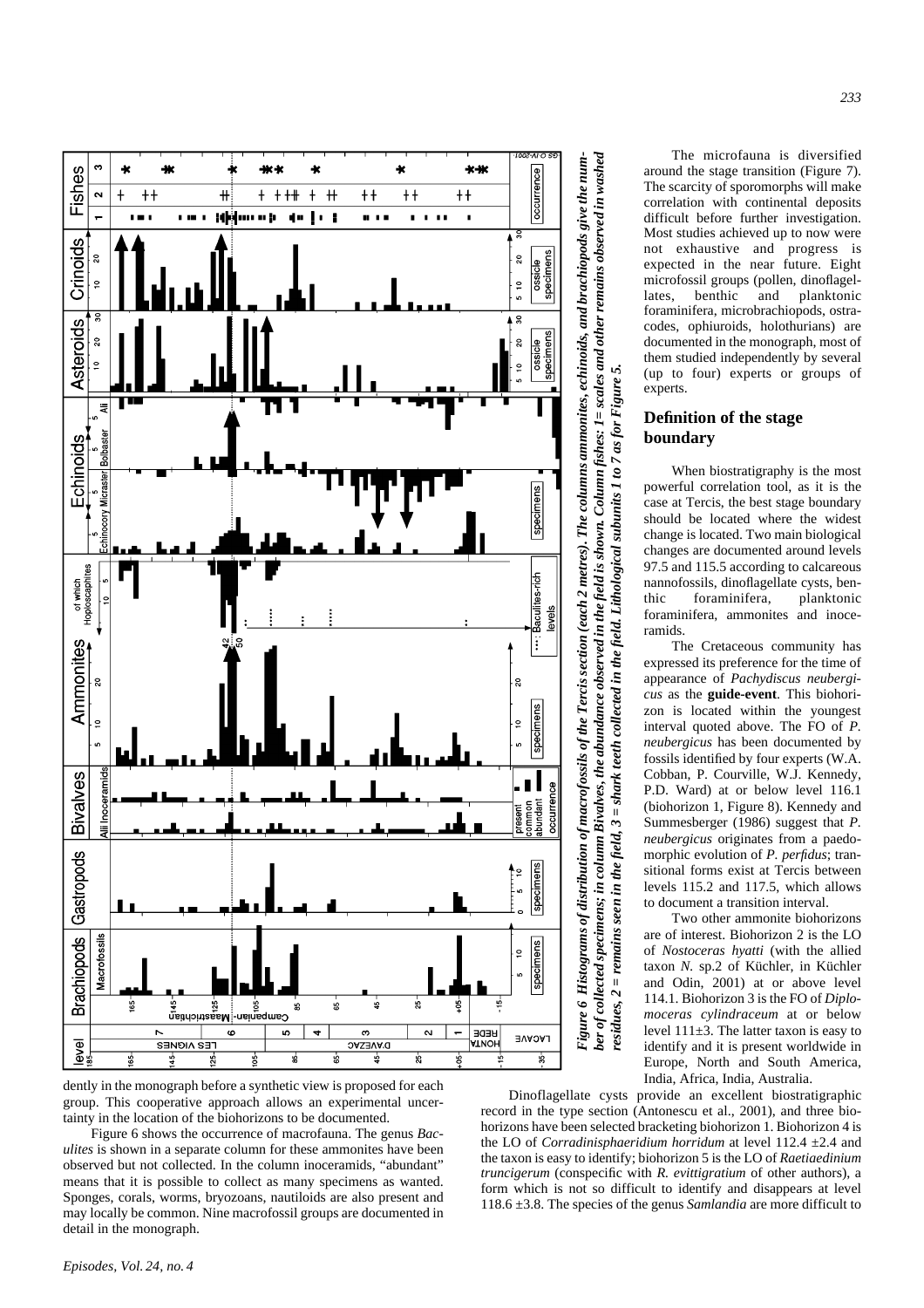

*Figure 7 Distribution of microfossils along the main section bracketing the Campanian-Maastrichtian boundary interval. Lithologic subunits 1 to 7 as for Figure 7. In addition, micro remains of ophiuroids, holothurians, and fishes (teeth and scales) have been considered.*

identify and the apparently contemporaneous LOs of two of them give biohorizon 6 (at or above level 122.4). As for the planktonic foraminifera, two biohorizons have been

documented in the vicinity of biohorizon 1 by J. Arz, M. Caron, J. Ion, E. Molina. Biohorizons 7 and 8 are the FO of *Contusotruncana contusa* and the FO of *Rugoglobigerina scotti* as interpreted by the authors in the Tercis section. The latter is a fossil which is easy to identify without doubt although primitive specimens might differ from typical forms at the bottom of the range. These taxa pertain to

| <b>Fossil group</b>                        | <b>Biohorizon</b>                                                          | level              | ≠ ka          |
|--------------------------------------------|----------------------------------------------------------------------------|--------------------|---------------|
| Ammonites                                  |                                                                            |                    |               |
| l-                                         | FO Pachydiscus neubergicus                                                 | $\leq 116.1$       | $\approx$ 35  |
| $2 -$                                      | LO Nostoceras hyatti and allied forms                                      | $\geq 114.1$       | $\approx 45$  |
| $3 -$                                      | FO Didymoceras cylindraceum                                                | $\leq$ 111 $\pm$ 3 | $\approx 165$ |
| Dinoflagellate cysts                       |                                                                            |                    |               |
| 4-                                         | LO Corradinisphaeridium horridum                                           | $112.4 \pm 2.4$    | $\approx$ 110 |
| 5-                                         | LO Raetiaedinium truncigerum ( $\approx$ R. evittigratium) 118,6 $\pm$ 3,8 |                    | $\approx$ 135 |
|                                            | 6- LOs Samlandia mayii & S. carnarvonensis                                 | >122.4             | $\approx 300$ |
| Planktonic foraminifera                    |                                                                            |                    |               |
|                                            | 7- FO Contusotruncana contusa                                              | $116.5 \pm 0.3$    | $\approx$ 50  |
| 8-                                         | FO Rugoglobigerina scotti                                                  | $116.2 \pm 0.5$    | $\approx 40$  |
| Benthic foraminifera                       |                                                                            |                    |               |
| 9-                                         | FO <i>Bolivinoides</i> 5 lobes > 4 on last chamber                         | $107.4 \pm 7.4$    | $\approx 310$ |
|                                            | 10- LO Gavelinella clementiana                                             | $115.5 \pm 0.7$    | $\approx 12$  |
| Inoceramids                                |                                                                            |                    |               |
|                                            | 11- FO genus Trochoceramus                                                 | $\leq 97.7$        | $\approx 700$ |
| Calcareous nannofossils                    |                                                                            |                    |               |
|                                            | 12- LO Quadrum trifidum                                                    | $134.2 \pm 2.7$    | $\approx 750$ |
| Arithmetic mean level of biological change |                                                                            | 115.2              |               |

*Figure 8 Criteria selected for documenting the biological change containing the guide-event (after Odin, 2001). The age difference (sedimentary thickness estimate in ka ± 50 %) between the GSSP level and the biohorizon is given for information.*

two families which lived in slightly different environments and deposits from both environments can thus be correlated.

Two benthic foraminiferal biohorizons were selected near biohorizon 1 (Tronchetti et al., 2001). Biohorizon 9 is the LO of *Gavelinella clementiana* at level 115.5. Biohorizon 10 is a change in the evolutionary lineage of the genus *Bolivinoides*, established following a statistic study; the resulting information is less precise (level 107.4  $\pm$ 7.4) but its evolutionary nature is quite certain.

Two important fossil groups, inoceramids and calcareous nannofossils, were absent from this selection. It appeared important that they should contribute and the following two stratigraphic signals bracketing biohorizon 1 have been selected. The genus *Trochoceramus* is an inoceramid taxon which can be identified in the field. Its FO (biohorizon 11) is at or below level 97.7. Walaszczyk et al. (1996) supported the idea that the inception of "this genus lies in the topmost Campanian or even within the Maastrichtian"; it is older than the stage boundary at Tercis and this represents chronologically significant information. The taxon *Quadrum trifidum* can be identified without difficulty; it plays an important role in biozonation; its LO (biohorizon 12) is Maastrichtian in age at level 134.2 ±2.7 (Gardin et al., 2001b).

> The arithmetic mean of the twelve biohorizons' levels is 115.2. If one ignores the last two criteria located far from the boundary, the resulting arithmetic mean level would not be different by more than  $\pm 1$  dm which represents a duration of deposition of less than 10 ka. Therefore, level 115.2 is the recommended level where to place the GSSP for the stage boundary. No *P. neubergicus* specimen is known below this level near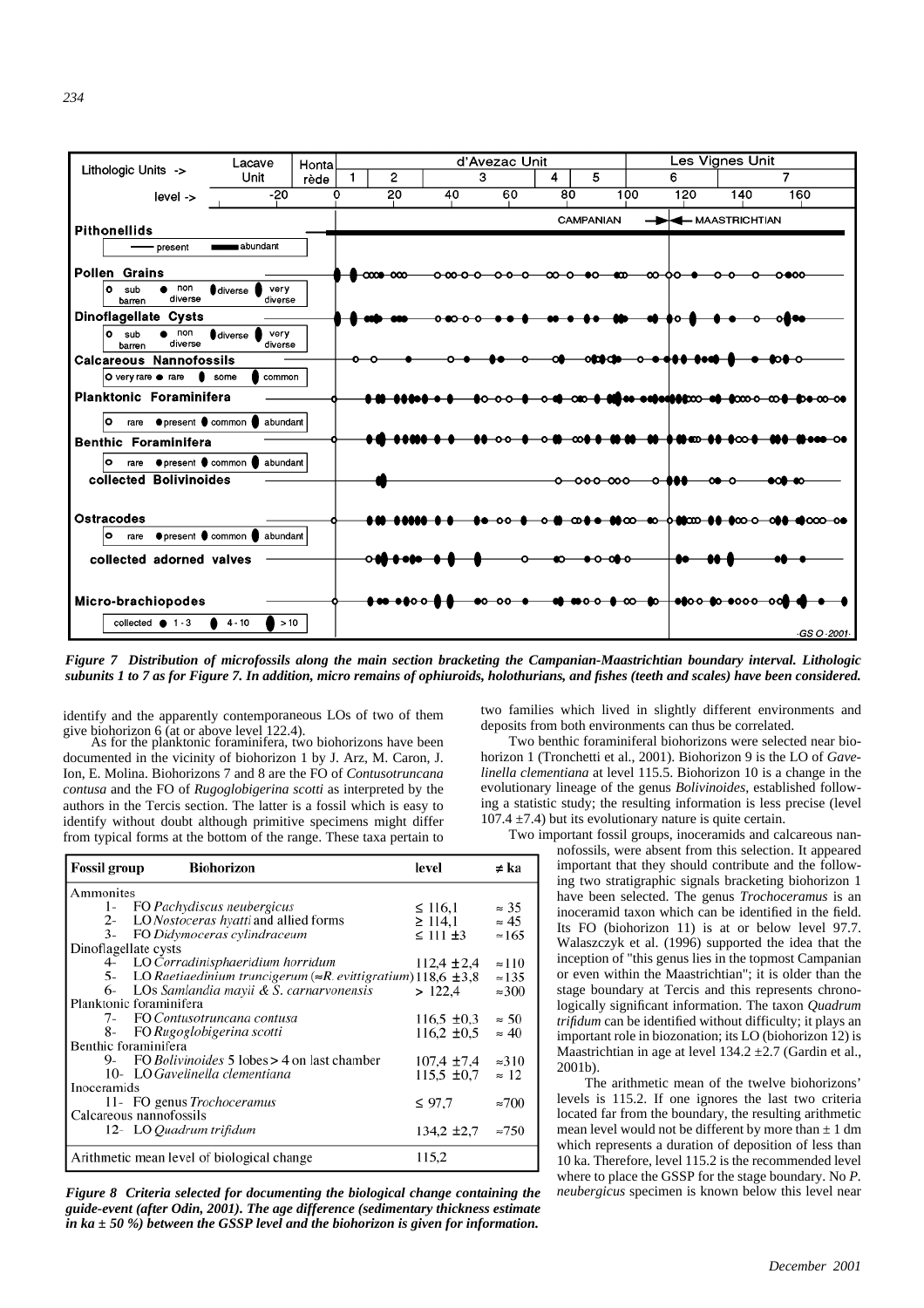

*Figure 9 The Campanian-Maastrichtian boundary at Tercis. Vertical bedding, Maastrichtian to the left, Campanian to the right. Bed cuts at levels 114 and 120 are shown on top of platform IV and bottom of platform III. The GSSP (star on platform IV) is about 1.2 m above (to the left of) level 114.*

Dax; the nearest one is not younger by more than 20 to 40 ka than the time of deposition of the recommended level.

The MWG is aware that selecting many criteria for locating a single level enhances the probability that one or several of these criteria are not evolutionary events; but a combination of biohorizons results in much higher a probability for the obtained level to be the mark of an evolutionary phenomenon, an acceleration of evolution, characterising the stage boundary.

*In the Upper Cretaceous, the Campanian-Maastrichtian stage boundary is defined at level 115.2 on platform IV of the geological site at Tercis les Bains (Landes, France).* Following IUGS ratification in February 2001, the GSSP has been fixed in the section as shown in Figure 9.

#### **Interest of a definition at Tercis**

Tercis is palaeogeographically situated at the northernmost end of the Tethyan Realm and the deposits contain typical Tethyan fauna and cosmopolitan taxa also present more to the North.

The outcrop is located to the West of Europe with an opening toward the Atlantic Ocean, which simplifies correlation with North America. The deposits contain fossils similar to those of North America, including planktonic foraminifera and macrofossils such as ammonites and inoceramids (I. Walaszczyk, personal communication, work in preparation).

Sedimentologically, the deposits at Tercis indicate an external platform facies at the crossing of the platform (with echinoderms, ammonites and inoceramids, some shallow dinoflagellates and benthic foraminifera) and of the open ocean (with calcareous nannofossils, planktonic foraminifera, and open sea dinoflagellates).

Although fully oceanic at the time of the Campanian-Maastrichtian boundary, Tercis was not far from land and shallow basins where lacustrine and continental deposits occurred. The vicinity of land has been nicely exemplified by the discovery of typical continental remains (burnt plants and a dinosaur) which were floated into the series. This proximity also allowed pollen to be fossilised in the same deposits.

A major goal of the MWG was to bring the previously poorly known Tercis section together with the best-known sections in the world. Interfingering of up-to-now independent biostratigraphic scales has been realised for the first time during this work. Finally, recent studies have widely confirmed the interest of the outcrop announced by previous research workers for the interval between 77 and 70 Ma. Additional studies would still increase the interest of this

interval. Besides, the deposits located above, buried between 70 and 65 Ma ago, could be studied in the future in the portion of the geological site where outcrops can be created.

### **Correlation with other areas**

Correlation with other areas comprises: 1–correlation to historical stratotypes; this point must answer the essential condition of consistency between the new GSSP and previous definition; 2–correlation with other well known sections; this point will allow better or additional documentation of stratigraphical tools weakly recorded in the GSSP; 3–potential correlation with unknown sections.

The historical stratotypes have been reviewed in the monographs (Jagt, 2001; Neumann and Odin, 2001). Correlation by ammonites, calcareous nannofossils, dinoflagellate cysts and asteroids shows that the newly established boundary at Tercis is younger than the younger deposits of the his-

torical stratotype of the Campanian Stage (Coquand, 1857). In the Champagne charentaise (see Charente in Figure 1 and 2) the Campanian of Coquand appears older than the FO of *Nostoceras hyatti*. Ammonites and dinoflagellate cysts indicate that the newly established boundary is located far below the oldest deposits of the historical stratotype of the Maastrichtian Stage of Dumont (1849) in Limburg. Therefore, the GSSP at Tercis is located in levels previously not attributed in the historical stratotypes and the new definition is consistent with the original ones.

Correlation with well known sections has been considered with regard to the boreal German section at Kronsmoor where belemnites are the endemic key fossils. Two indirect correlations through Poland (Vistula Valley) and Norfolk (England) can be suggested. Tercis and Poland are correlated using the LO of *Nostoceras hyatti* which is assumed to be below the FO of *Belemnella lanceolata* in that country. Tercis and Norfolk are correlated using echinoids ranges which suggest that the FO of *P. neubergicus* at Tercis would be contemporaneous (± about 0.1 Ma) with the FO of *B. lanceolata* in Norfolk (Christensen et al., 2000). Dinoflagellate cysts confirm this correlation (Antonescu et al., 2001). Therefore, the FO of *B. lanceolata* can be used as a boreal proxy of the stage boundary defined at Tercis. The belemnite scale (see Figure 10) and strontium geochemical information known from N. Germany could thus be correlated with Tercis.

In the Tethyan Realm, correlation can be established with North Spain (Küchler et al., 2001), or with the Apennines (Gardin et al., 2001a). The latter correlation can be achieved in a number of points of the Tercis series using calcareous nannofossils, planktonic foraminifera and magnetic signals combined with short term sedimentary thickness interpolation through beds deposited at a reasonably constant depositional rate. The better known magnetostratigraphic record of the Apennines can thus be correlated with the Tercis succession.

Still in the Tethyan Realm, sections in Tunisia display some nostoceratid ammonites, inoceramids (*Trochoceramus*) and a diversified planktonic microfauna in the area of Kalaat Senan (Robaszynski et al., 2000). These sections can be correlated to Tercis and useful information derived from their comparison concerning the reproducibility of the biostratigraphical signals.

In North America, the bentonite-bearing succession of the Western Interior Province can be correlated with the Tercis succession via correlation including planktonic foraminifera, ammonites, inoceramids or magnetostratigraphic record. The geochronological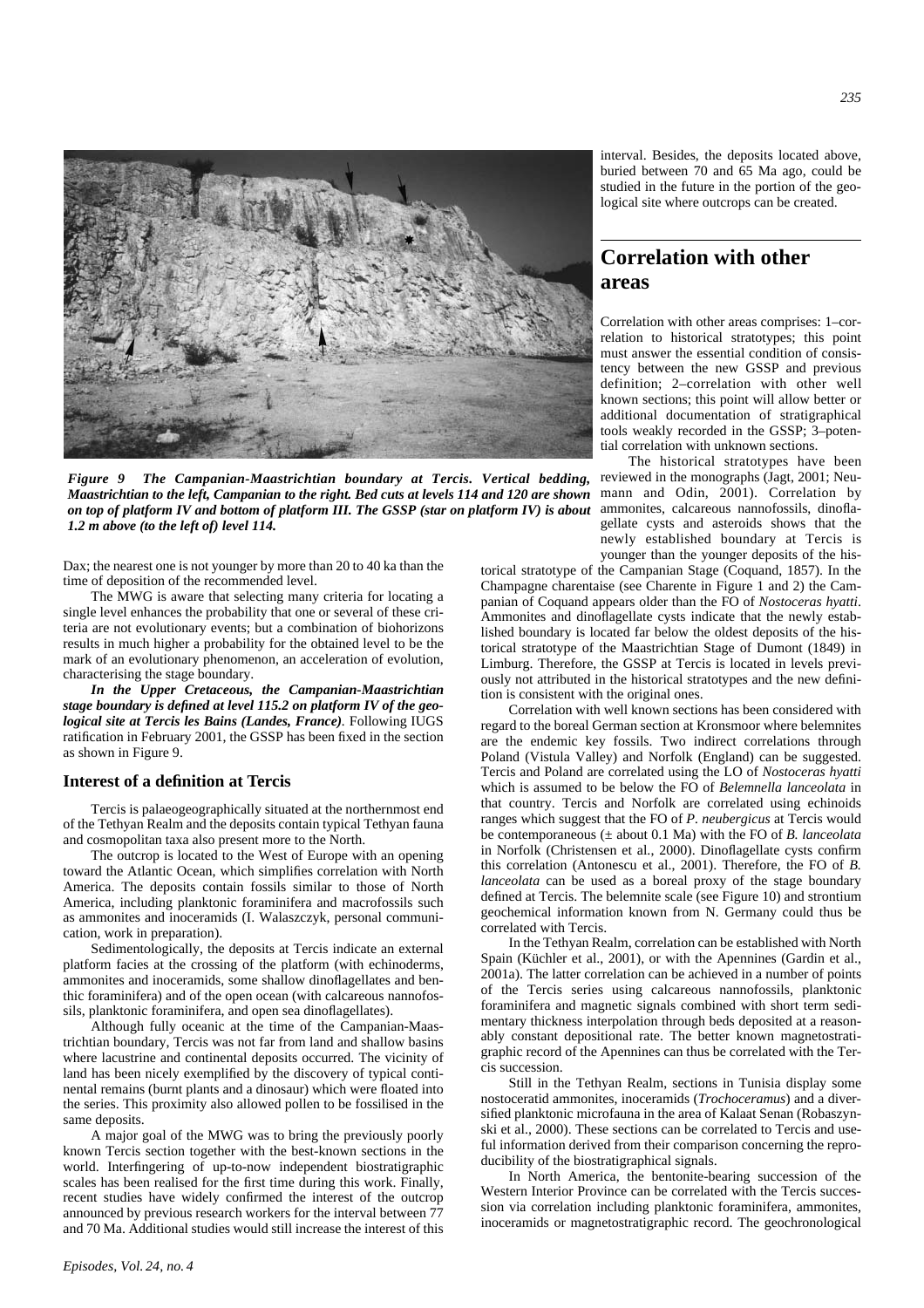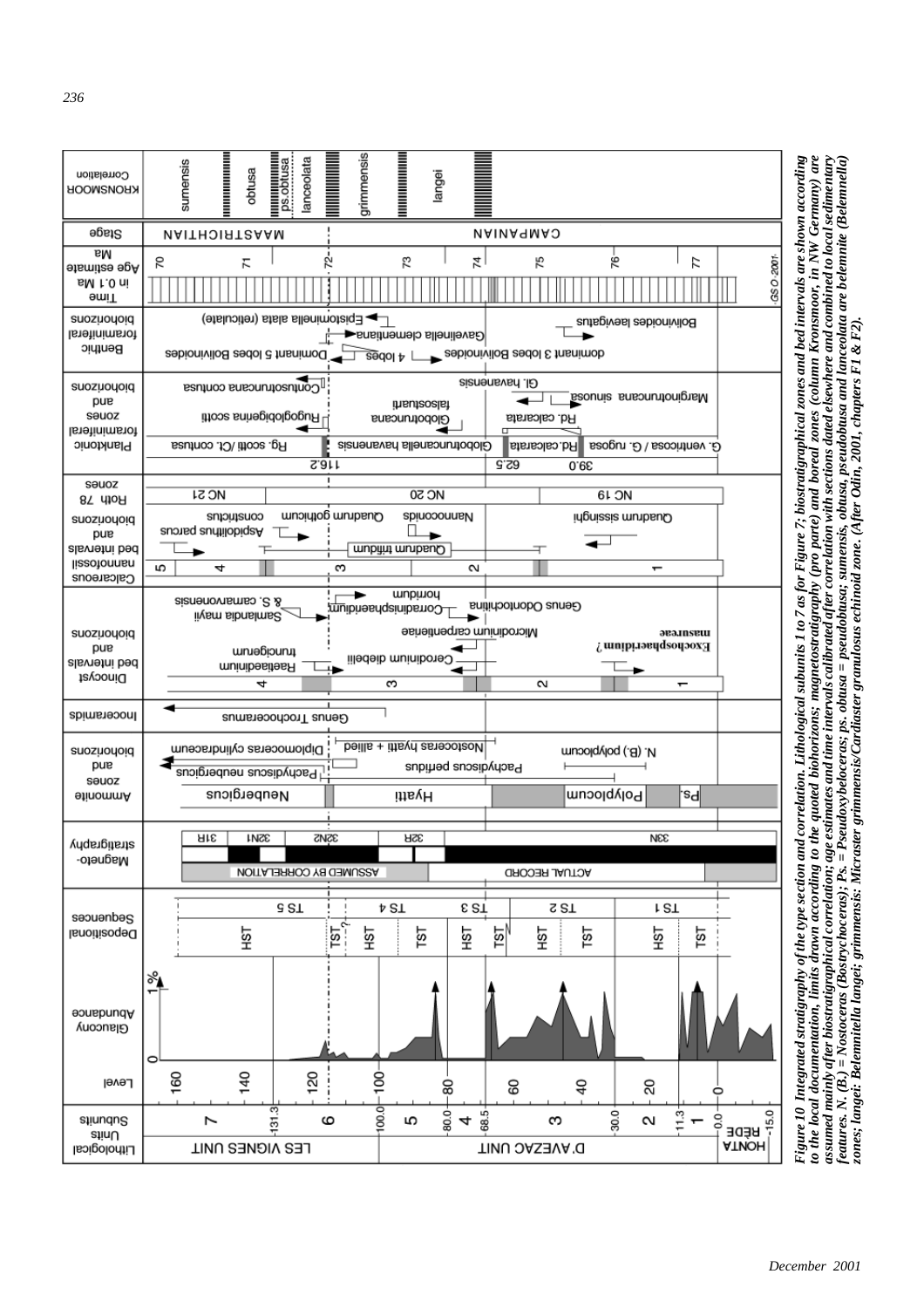calibration of this American series indicates that the LO of N. hyatti is in the interval 72.5–71.0 Ma.

### **Concluding remarks**

For eight years, the quality of the succession at Tercis and its suitability as a global reference section have been enhanced by each new study. With this quality in mind, the opportunity was taken to develop a new approach for defining a stage boundary. Major stratigraphical tools have been studied in parallel by several experts, allowing objective and reproducible information to be obtained. As wide as possible a variety of stratigraphical tools has been considered, including the characterisation of 18 fossil groups following massive sampling. The stage boundary level has been drawn where the highest correlation potential had been determined by the combination of twelve biohorizons.

In addition, three concerns have been considered: 1–the search for correlation with the widest range of environment; 2–the search for a reasonably founded time dimension for the succession of events occurring near the boundary, and 3–the search for an estimate of the uncertainty on the results. Selected data are given in Figure 10.

Such a huge effort of the stratigraphers' community should result in a knowledge accessible to the widest public; in this context, the Geological Site at Tercis is now a candidate for an educational and possibly touristic use. Though not strictly geological, this concern may have its interest in the future of the research by providing some means for long term preservation of the reference section. Local and regional authorities have shown their interest in developing such a matter by granting the publication of the recently published monograph.

### **Acknowledgements**

We thank A.V. Dhondt and P.F. Rawson for reviewing the previous versions of this paper. The present paper summarises information gathered by the 70 co-authors of the Maastrichtian Working Group. The leader of the Working Group deeply acknowledges the contributions by all experts. Permission for access to the quarry was repeatedly provided by the former owners (Ciments Calcia) who are thanked for their cooperation in the years 1992–1997. They also efficiently cooperated and assigned financial supports to pass on their property to the local authorities in order to establish a scientific and educational domain for long term preservation of this unique geological site.

### **Glossary**

In this text, first occurrence and last occurrence (FO and LO) are observed biohorizons; they are considered as local bio-signals, the chronological significance of which, in terms of evolutionary appearance (inception) or evolutionary disappearance (extinction), is a hypothetical idealisation, the correctness and uncertainty of which should be documented.

#### **References**

- Amorosi, A., 1995, Glaucony and sequence stratigraphy: a conceptual framework of distribution in siliciclastic sequences: J. Sedim. Research, v. 65, pp. 419-425.
- Antonescu, E., Foucher, J.-C., Odin, G.S., Schiøler, P., Siegl-Farkas, A., and Wilson, G. J., 2001, Dinoflagellate cysts in the Campanian-Maastrichtian succession of Tercis les Bains (Landes, France), a synthesis: in Odin, G.S., ed., 2001, see below, chapter C2d, pp. 266-279.
- Barchi, P., Accarie, H., Bonnemaison, M., Galbrun, B., Odin, G.S. and Renard, M., 1994, Caractérisation géochimique de la limite Campanien-
- Bilotte, M., Odin, G.S., and Vrielynck, B., 2001, Geology and Late Cretaceous palaeogeography of the geological site at Tercis les Bains (Landes, France): in G.S. Odin, G.S., ed., 2001, see below, chapter A4, pp. 47-59.
- Birkelund, T., Hancock, J.M., Hart, M.B., Rawson, P.F., Remane, J., Robaszynski, F., Schmid F., and Surlyk, F., 1984, Cretaceous stage boundaries: Bull. geol. Soc. Denmark, v. 33, pp. 3-20.
- Christensen, W.K., Hancock, J.M., Peake, N. and Kennedy, W.J., 2000, The base of the Maastrichtian: Bull. geol. Soc. Denm., v. 47, pp. 81-85.
- Gardin, S., Del Panta, F., Monechi S., and Pozzi, M., 2001a, A Tethyan reference record for the Campanian and Maastrichtian stages: the Bottaccione section (Central Italy); review of data and new calcareous nannofossil results: in Odin, G.S., ed., 2001, see below, chapter E4, nnn-nnn.
- Gardin, S., Odin, G. S., Melinte, M., Monechi S., and von Salis, K., 2001b, Results of the cooperative study on the calcareous nannofossils across the Campanian-Maastrichtian boundary at Tercis les Bains (Landes, France): in Odin, G.S., ed., 2001, see below, chapter C3e, 311-328.
- Hancock J.M., and Kennedy, W.J., 1993, The high Cretaceous ammonite fauna from Tercis, Landes, France: Bull. Inst. roy. Sciences nat. Belgique, v. 63, pp. 149-209.
- Hancock J.M., Peake N. B., Burnett J., Dhondt, A. V., Kennedy, W. J. and Stokes, R. B., 1993, High Cretaceous biostratigraphy at Tercis, SW France: Bull. Inst. roy. Sciences nat. Belgique, v. 63, pp. 133-148.
- Jagt, J.W.M., 2001, The historical stratotype of the Maastrichtian: a review: in Odin, G.S., ed., 2001, see below, chapter E2, pp. 747-759.
- Kennedy, W.J., and Summesberger, H., 1986, Lower Maastrichtian ammonites from Neuberg, Steiermark, Austria. Beitr. Paläont. Österr., v. 12, pp. 181-242.
- Küchler, T., Kutz A., and Wagreich M., 2001, The Campanian-Maastrichtian boundary in northern Spain (Navarra province): the Imiscoz and Erro sections: in Odin, G.S., ed., 2001, see below, chapter E3, pp. 759-782.
- Küchler, T., and Odin, G.S., 2001, Upper Campanian-Maastrichtian ammonites (Nostoceratidae, Diplomoceratidae) from Tercis les Bains (Landes, France): in Odin, G.S., ed., 2001, see below, chapter D4e, pp. 529-558.
- Laurent, Y., Le Loeuff, J., Bilotte, M., Buffetaut, E. and Odin G.S., 2001. Campanian-Maastrichtian continental-marine connection in the Aquitaine-Pyrenees-Provence area (S France). D10, pp. 694-711.
- Lewy, Z., and Odin, G.S., 2001, Magnetostratigraphy across the Campanian-Maastrichtian boundary at Tercis les Bains in comparison with northern Germany, the Apennines (Central Italy) and North America; biostratigraphical and geochronological constraints: in Odin, G.S., ed., 2001, see below, chapter B2d, pp. 183-193.
- Neumann, M., and Odin, G.S., 2001, Le stratotype historique du Campanien, définition, éléments de corrélation: in Odin, G.S., ed., 2001, see below, chapter E1, pp. 713-745.
- Odin, G.S., compiler, 1995, Toward a GSSP for the Campanian-Maastrichtian boundary. Second International Symposium on Cretaceous Stage boundaries (Bruxelles 1995); abstracts: pp. 162-164.
- Odin, G.S., 1996, Observations stratigraphiques sur le Maastrichtien. Arguments pour la localisation et la corrélation du Point Stratotype Global de la limite Campanien-Maastrichtien: Bull. Soc. géol. France, v. 167, pp. 637-643.
- Odin, G.S., editor, 2001, The Campanian-Maastrichtian stage boundary: characterisation at Tercis les Bains (France): correlation with Europe and other continents: IUGS Special Publication (monograph) Series, v. 36; Developments in Palaeontology and Stratigraphy Series, v. 19, Elsevier Sciences Publ. Amsterdam, 910 p. content online at: www.elsevier.com/locate/isbn/0-444-50647-0
- Odin, G.S., and Amorosi, A., 2001, Interpretative reading of the Campanian-Maastrichtian deposits at Tercis les Bains: sedimentary breaks, rhythms, accumulation rate, sequences: in Odin, G.S., ed., 2001, see above, chapter B1c, pp. 125-135.
- Odin, G.S., and Odin, P., 1994, Première description d'une coupe dans la localité aturienne de Tercis (Landes): contribution à l'étude de la limite Campanien-Maastrichtien: Géol. France, v. 2, pp. 31-37.
- Rawson, P.F., Dhondt, A.V., Hancock, J.M. and Kennedy, W.J., 1996, Proceedings "Second International Symposiom on Cretaceous Stage Boundaries" Brussels 8-16 September 1995. Bull. Inst. r. Sciences Naturelles de Belgique, v. 66, pp. 1-117.
- Robaszynski, F., Gonzales Donoso, J.M., Linares, D., Amédro, F., Caron, M., Dupuis, C., Dhondt, A.V., and Gartner, S., 2001, Le Crétacé supérieur de la Région de Kalaat Senan, Tunisie centrale: Bull. Centres Rech. Explor.-prod. Elf-Aquitaine, 22, 359-490.
- Rocher, M., 2001, The site at Tercis les Bains (Landes), stratotype of the Campanian-Maastrichtian limit: insights from tectonic studies: in Odin, G.S., ed., 2001, see above, chapter A6, pp. 71-86.